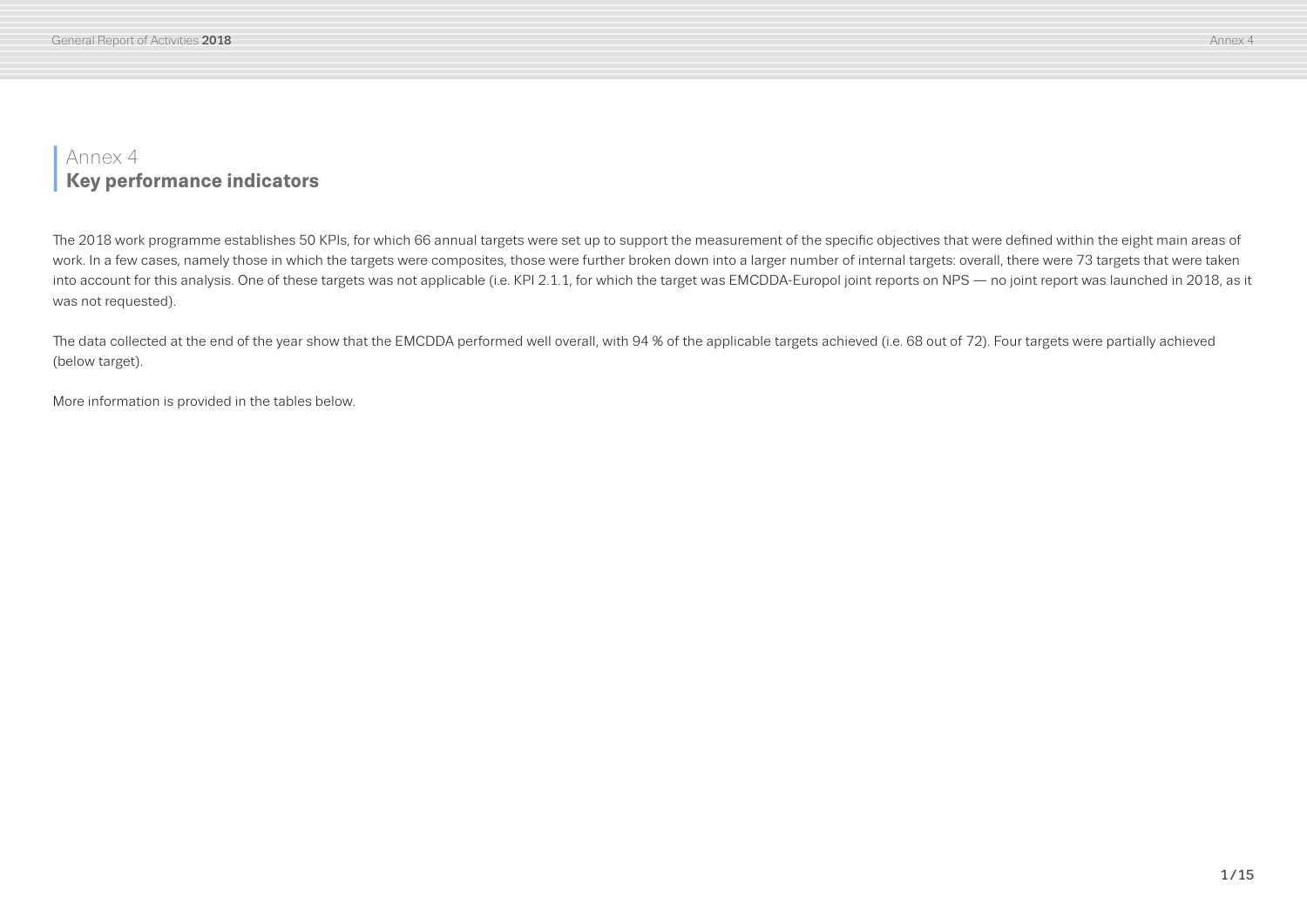### **I** Key area 1: Communicating evidence and knowledge exchange

Strategic objective: : Serve as European central reference point for drug-related information and analysis, and through doing so provide policy and practice with better evidence for decisionmaking and action

| Key performance indicators                                                | Target 2018                                                                                                                                  | <b>Status</b>                                                                                                                                                                                                                                                                                                                                                                                                                                                             | <b>Data source</b>                                                                                                                |
|---------------------------------------------------------------------------|----------------------------------------------------------------------------------------------------------------------------------------------|---------------------------------------------------------------------------------------------------------------------------------------------------------------------------------------------------------------------------------------------------------------------------------------------------------------------------------------------------------------------------------------------------------------------------------------------------------------------------|-----------------------------------------------------------------------------------------------------------------------------------|
|                                                                           |                                                                                                                                              | Specific objective 1.1: Inform policy and practice by providing timely and high-quality data, strategic and situational analyses and threat assessments                                                                                                                                                                                                                                                                                                                   |                                                                                                                                   |
|                                                                           | Launched as planned:                                                                                                                         |                                                                                                                                                                                                                                                                                                                                                                                                                                                                           |                                                                                                                                   |
| KPI 1.1.1. Timely production of major EMCDDA<br>outputs                   | 2018 EDR package launched as planned                                                                                                         | Achieved                                                                                                                                                                                                                                                                                                                                                                                                                                                                  | EMCDDA website, press<br>conference, EDR project<br>documents                                                                     |
|                                                                           | Draft third edition of the EU Drug Markets<br>Report (for publication in 2019) (see Key<br>area 3)                                           | Achieved                                                                                                                                                                                                                                                                                                                                                                                                                                                                  | <b>EU Drug Markets Report</b><br>project documents, internal<br>reporting                                                         |
| KPI 1.1.2. Efficiency in delivering key outputs                           | Key milestones defined and used for<br>monitoring and follow-up actions (as<br>appropriate)                                                  | Achieved                                                                                                                                                                                                                                                                                                                                                                                                                                                                  | Products database, Editorial<br>board minutes, Product<br>coordination meeting minutes,<br>PCM minutes, other internal<br>records |
| KPI 1.1.3. Publishing of scientific articles in<br>peer-reviewed journals | Impact score of 20 or higher (impact score<br>$=$ the journal impact factor $\times$ the number of<br>scientific articles published in 2018) | Achieved: 26 articles/book chapters published — total impact score of 65.793                                                                                                                                                                                                                                                                                                                                                                                              | Internal records                                                                                                                  |
| KPI 1.1.4. Use of the EMCDDA's key online<br>resources                    | Targets for accessing key resources set up<br>based on 2017 baseline data, and met                                                           | Achieved: 1 362 083 unique visits<br>As in the previous year (see General Report of Activities 2017), this KPI looked at<br>the overall use of the EMCDDA online resources (i.e. the number of unique visits<br>to the EMCDDA website in 2018) and compared those data with the same data<br>reported for 2017 (i.e. 1 080 362 unique visits) The analysis therefore shows that<br>the use of the overall EMCDDA online resources has increased by around 28 % in<br>2018 | Web monitoring, internal<br>records                                                                                               |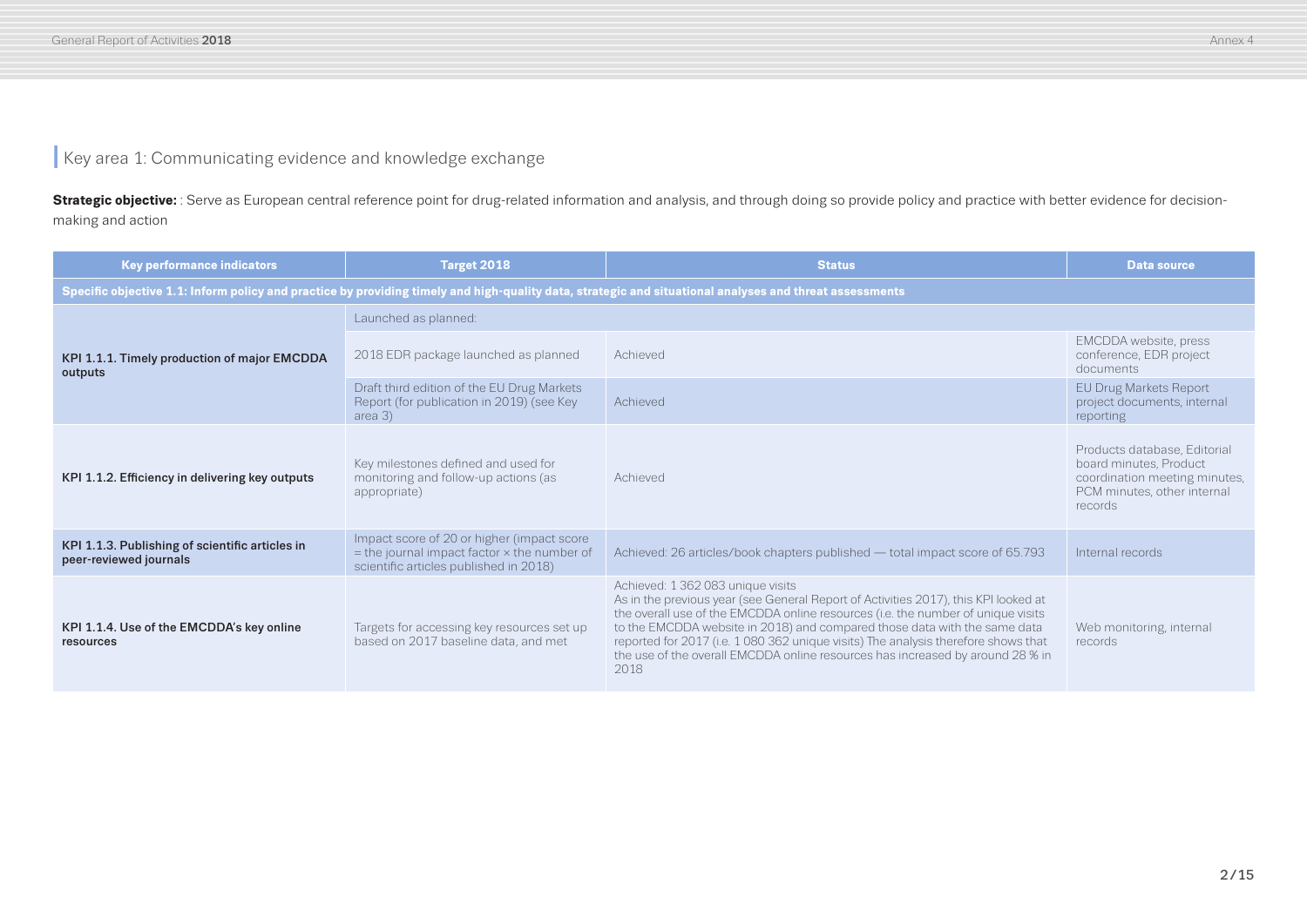| <b>Key performance indicators</b>                                                                                                                                                                                                     | Target 2018                                                                                                                            | <b>Status</b>                                                                                                                                                            | <b>Data source</b>                                                                                                          |  |
|---------------------------------------------------------------------------------------------------------------------------------------------------------------------------------------------------------------------------------------|----------------------------------------------------------------------------------------------------------------------------------------|--------------------------------------------------------------------------------------------------------------------------------------------------------------------------|-----------------------------------------------------------------------------------------------------------------------------|--|
| Specific objective 1.2: Provide support for relevant European and national-level policy and technical activities and meetings (knowledge exchange, institutional support, technical backstopping) (request and<br>resource dependent) |                                                                                                                                        |                                                                                                                                                                          |                                                                                                                             |  |
|                                                                                                                                                                                                                                       | (a) List of institutional meetings established<br>with a minimum of 90 % of events attended                                            | Achieved: 59 institutional meetings have been attended out of 60 invitations (i.e.<br>98 % of events attended)                                                           | Internal records, including the<br>list of institutional meetings<br>and the list of events attended<br>by the EMCDDA staff |  |
| KPI 1.2.1. Responsiveness of the EMCDDA to<br>the needs of key institutional stakeholders (EU<br>institutions and Member States)                                                                                                      | (b) 100 % of requests for input/advice from<br>key institutional stakeholders assessed and<br>responded to within three weeks          | Achieved: 45 requests received and responded to within three weeks (100 %)                                                                                               | Internal records                                                                                                            |  |
|                                                                                                                                                                                                                                       | (c) 100 % of requests to visit the EMCDDA<br>received from EU institutions and national<br>authorities from EU Member States fulfilled | Achieved                                                                                                                                                                 | Internal records, relevant<br>correspondence                                                                                |  |
| Specific objective 1.3: Identify, promote and monitor evidence-based responses and best practice                                                                                                                                      |                                                                                                                                        |                                                                                                                                                                          |                                                                                                                             |  |
| KPI 1.3.1. Increase in the coverage of evidence<br>provided by the BPP                                                                                                                                                                | BPP regularly updated in all the required<br>areas and new modules introduced as<br>appropriate                                        | Achieved                                                                                                                                                                 | Best practice portal                                                                                                        |  |
|                                                                                                                                                                                                                                       |                                                                                                                                        | Specific objective 1.4: Provide training and support capacity-building activities in the Member States and priority third countries (needs based and resource dependent) |                                                                                                                             |  |
| KPI 1.4.1. Level of satisfaction with the training<br>provided by the EMCDDA via the Reitox<br>Academies (average score calculated based on<br>all of the training evaluation reports)                                                | Minimum 80 % satisfaction rate                                                                                                         | Achieved: 85 % average satisfaction rate (calculated based on the evaluation<br>reports from six Reitox Academies)                                                       | Training evaluation forms                                                                                                   |  |
| Specific objective 1.5: Promote a better understanding of and response to the European drugs problem through engagement with policymakers and practitioners, scientists and civil society                                             |                                                                                                                                        |                                                                                                                                                                          |                                                                                                                             |  |
| KPI 1.5.1. Contribution to major scientific and<br>practice drug events                                                                                                                                                               | EMCDDA presentations delivered at a<br>minimum of 70 % of the relevant events                                                          | Achieved (presentations delivered at 100 % of the relevant events)                                                                                                       | Internal reporting, events<br>database (intranet)                                                                           |  |
| KPI 1.5.2. Responsiveness to public requests                                                                                                                                                                                          | 100 % of the public enquiries received<br>are answered in line with the European<br>Ombudsman guidelines                               | Achieved: 272 public enquiries were responded to, in line with the European<br>Ombudsman guidelines                                                                      | Internal records, relevant<br>correspondence                                                                                |  |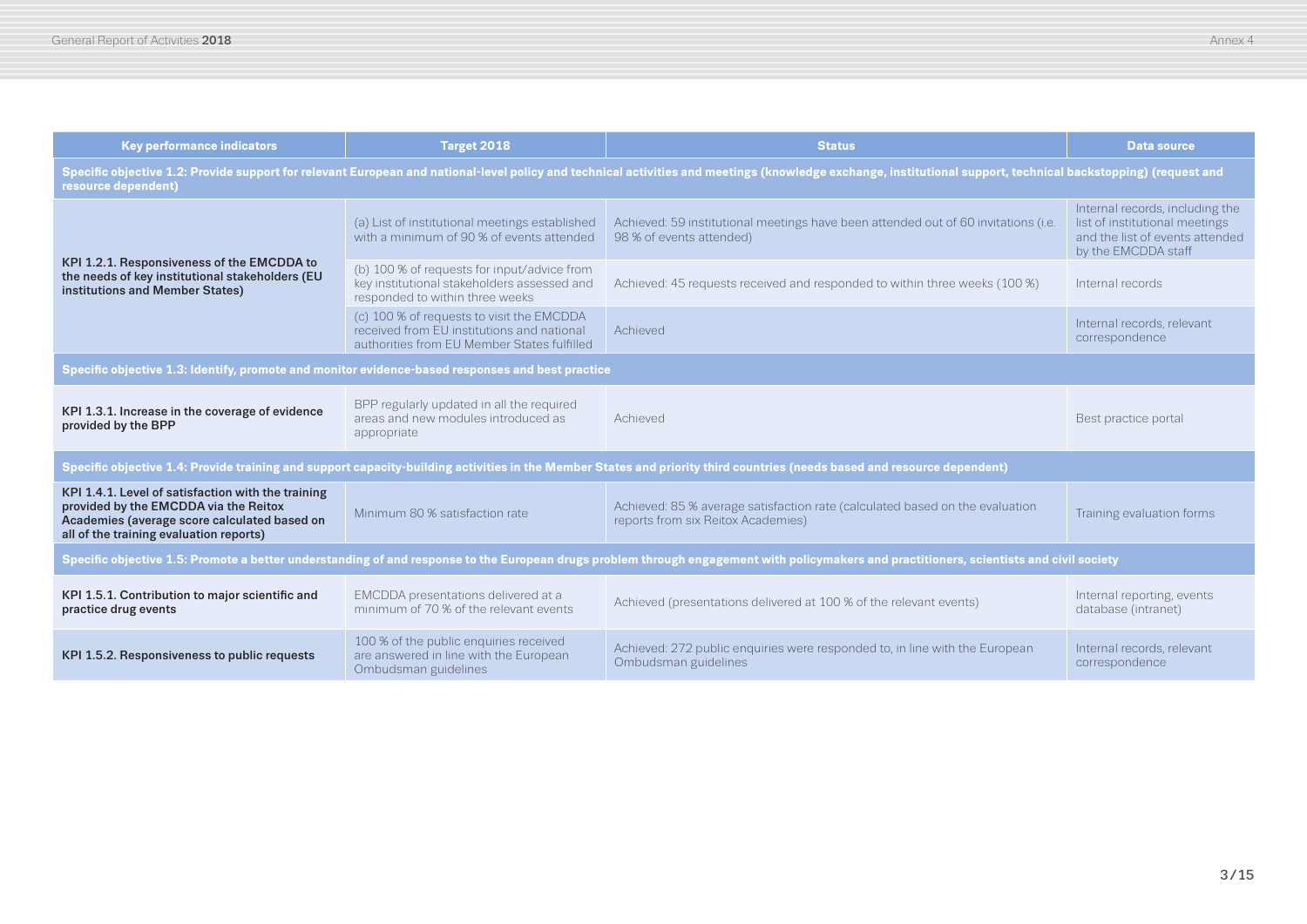| <b>Key performance indicators</b>                                                   | Target 2018                                                                      | <b>Status</b>                                                                                                                              | Data source                                  |  |
|-------------------------------------------------------------------------------------|----------------------------------------------------------------------------------|--------------------------------------------------------------------------------------------------------------------------------------------|----------------------------------------------|--|
| KPI 1.5.3. Audience reached through social- and<br>multimedia channels and products | (a) Increased reach of multimedia products<br>(e.g. videos) (compared with 2017) | Achieved: 269 000 views of all EMCDDA videos in 2018, compared with 190 381<br>views in 2017                                               | Web monitoring                               |  |
|                                                                                     | (b) Increased reach of social media<br>(compared with 2017)                      | Achieved: 9 500 Facebook followers in 2018, compared with 7 998 in 2017; 13<br>400 Twitter followers in 2018, compared with 11 200 in 2017 | Social media monitoring                      |  |
| Specific objective 1.6: Communicate successfully with media                         |                                                                                  |                                                                                                                                            |                                              |  |
| KPI 1.6.1. Responsiveness to media requests                                         | 100 % of media enquiries received<br>responded to within two working days        | Achieved: 272 requests received, all followed up within two working days                                                                   | Internal records, relevant<br>correspondence |  |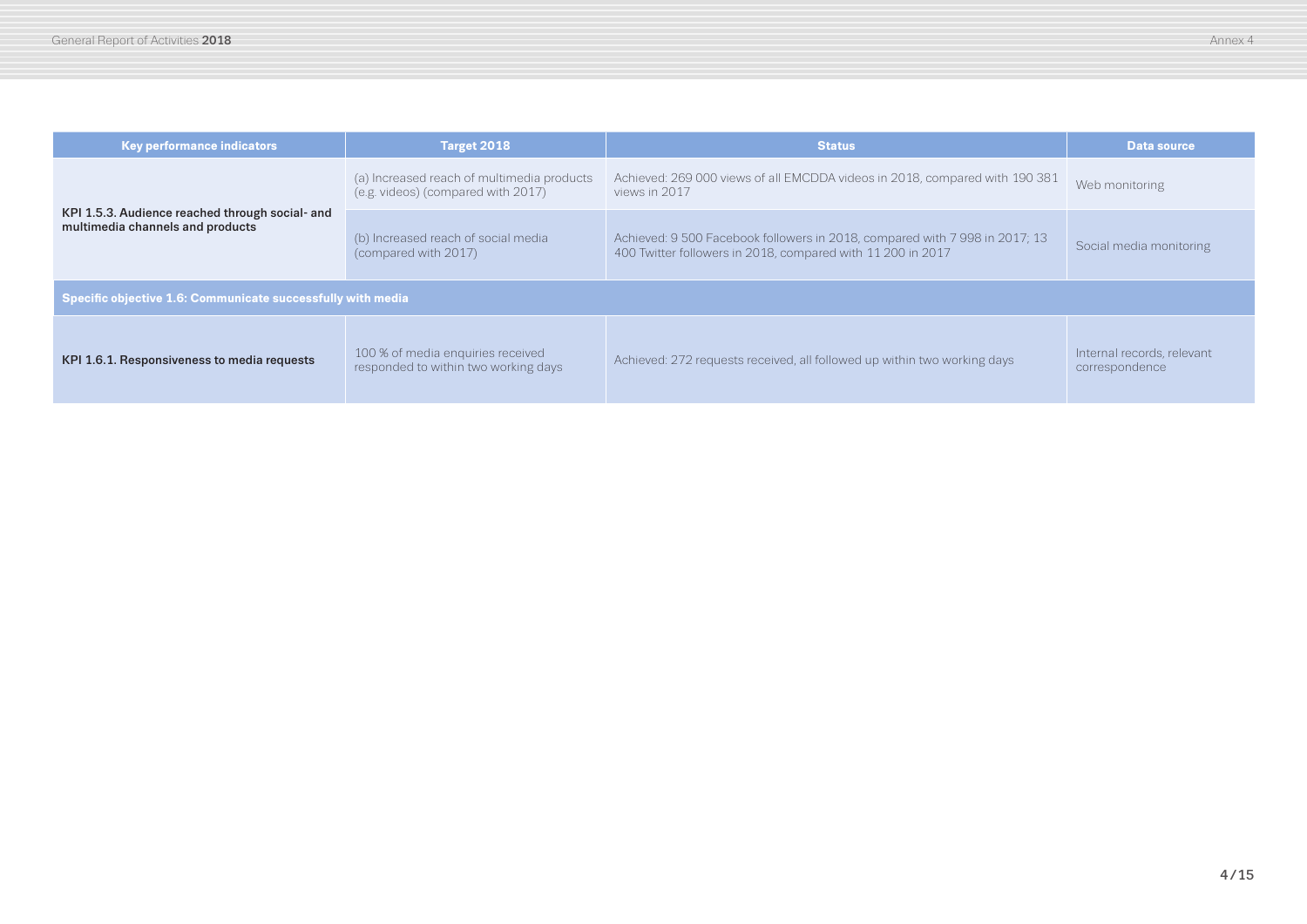## **I** Key area 2: Early warning and threat assessment

**Strategic objective:** Support rapid EU responses to new threats by providing EU institutions and Member States with prompt and scientifically sound information for action on NPS and emerging drug trends

| <b>Key performance indicators</b>                                                                                                                                                                                                                                                                  | Target 2018                                                                                                                                                                                                                                                                             | <b>Status</b>                                                                                                                                                                                                                                                                                                                                                                                                                                                                                       | <b>Data source</b>                                                                                             |
|----------------------------------------------------------------------------------------------------------------------------------------------------------------------------------------------------------------------------------------------------------------------------------------------------|-----------------------------------------------------------------------------------------------------------------------------------------------------------------------------------------------------------------------------------------------------------------------------------------|-----------------------------------------------------------------------------------------------------------------------------------------------------------------------------------------------------------------------------------------------------------------------------------------------------------------------------------------------------------------------------------------------------------------------------------------------------------------------------------------------------|----------------------------------------------------------------------------------------------------------------|
| <b>Responding to NPS - EU EWS and risk assessment</b>                                                                                                                                                                                                                                              |                                                                                                                                                                                                                                                                                         |                                                                                                                                                                                                                                                                                                                                                                                                                                                                                                     |                                                                                                                |
| Specific objective 2.1: Implement the provisions of the legislative framework on the EWS and risk assessment mechanism in place in 2018                                                                                                                                                            |                                                                                                                                                                                                                                                                                         |                                                                                                                                                                                                                                                                                                                                                                                                                                                                                                     |                                                                                                                |
| KPI 2.1.1. Timely and high-quality implementation<br>of the EWS and risk assessment mechanism on<br>NPS, in line with the deadlines and quality criteria<br>defined by Council Decision 2005/387/JHA (or<br>applicable legal framework) and the applicable<br><b>Standard Operating Procedures</b> | (a) Formal notifications on NPS and public<br>health-related warnings issued to the EWS<br>network                                                                                                                                                                                      | Achieved:<br>a total of 55 new NPS were formally notified to the EU EWS network;<br>к.<br>seven risk communications (including five advisories and two briefings)<br>and two updates issued to the EWS network                                                                                                                                                                                                                                                                                      | EWS records, the EDND, the<br>EMCDDA-Europol annual<br>report on the implementation<br>of the Council Decision |
|                                                                                                                                                                                                                                                                                                    | (b) Annual implementation reports<br>submitted to the EP, the Council and the EC<br>and published                                                                                                                                                                                       | Achieved: the implementation report was submitted to the institutions on 17<br>July and published in August 2018                                                                                                                                                                                                                                                                                                                                                                                    |                                                                                                                |
|                                                                                                                                                                                                                                                                                                    | (c)(1) Formal reports (EMCDDA-Europol<br>joint reports on NPSs) submitted to<br>stakeholders (as appropriate)                                                                                                                                                                           | Not applicable: no joint reports were requested in 2018                                                                                                                                                                                                                                                                                                                                                                                                                                             |                                                                                                                |
|                                                                                                                                                                                                                                                                                                    | (c)(2) Formal reports (EMCDDA assessment<br>reports) submitted to stakeholders (as<br>appropriate)                                                                                                                                                                                      | Achieved: two risk assessment reports, on cyclopropylfentanyl and on<br>methoxyacetylfentanyl, were submitted to the stakeholders within the<br>requested timeframe                                                                                                                                                                                                                                                                                                                                 |                                                                                                                |
| KPI 2.1.2. Contribution of the EMCDDA to policy<br>decisions that will have an impact on the public<br>health of people living in the EU                                                                                                                                                           | All decisions concerning the control of<br>NPS made by the Council of the EU and<br>the EC in 2018 were informed by evidence<br>provided by the EMCDDA                                                                                                                                  | Achieved: four NPSs were subjected to control measures across the EU by<br>Council Decisions that were made following the proposals of the EC based on<br>the risk assessments reports prepared by the extended Scientific Committee<br>of the EMCDDA. These NPSs were ADB-CHMINACA and CUMYL-4CN-<br>BINACA (the Council's implementing decision was published on 22 May) and<br>cyclopropylfentanyl and methoxyacetylfentanyl (the Council's implementing<br>decision was published on 1 October) | Council's implementing<br>decisions (published in the<br>Official Journal of the EU)                           |
| Specific objective 2.2: Implement the provisions of Article 28(c) of the EU pharmacovigilance legislation                                                                                                                                                                                          |                                                                                                                                                                                                                                                                                         |                                                                                                                                                                                                                                                                                                                                                                                                                                                                                                     |                                                                                                                |
| KPI 2.2.1. Timely and quality implementation<br>of the provisions of Article 28(c) of the EU<br>pharmacovigilance legislation                                                                                                                                                                      | Information exchanges with EMA and<br>issuing of formal notifications and public<br>health-related risk communications on<br>NPS that are medicines carried out in a<br>timely manner in accordance with relevant<br>standard operating procedures and<br>potential public health risks | Achieved                                                                                                                                                                                                                                                                                                                                                                                                                                                                                            | <b>EWS</b> records                                                                                             |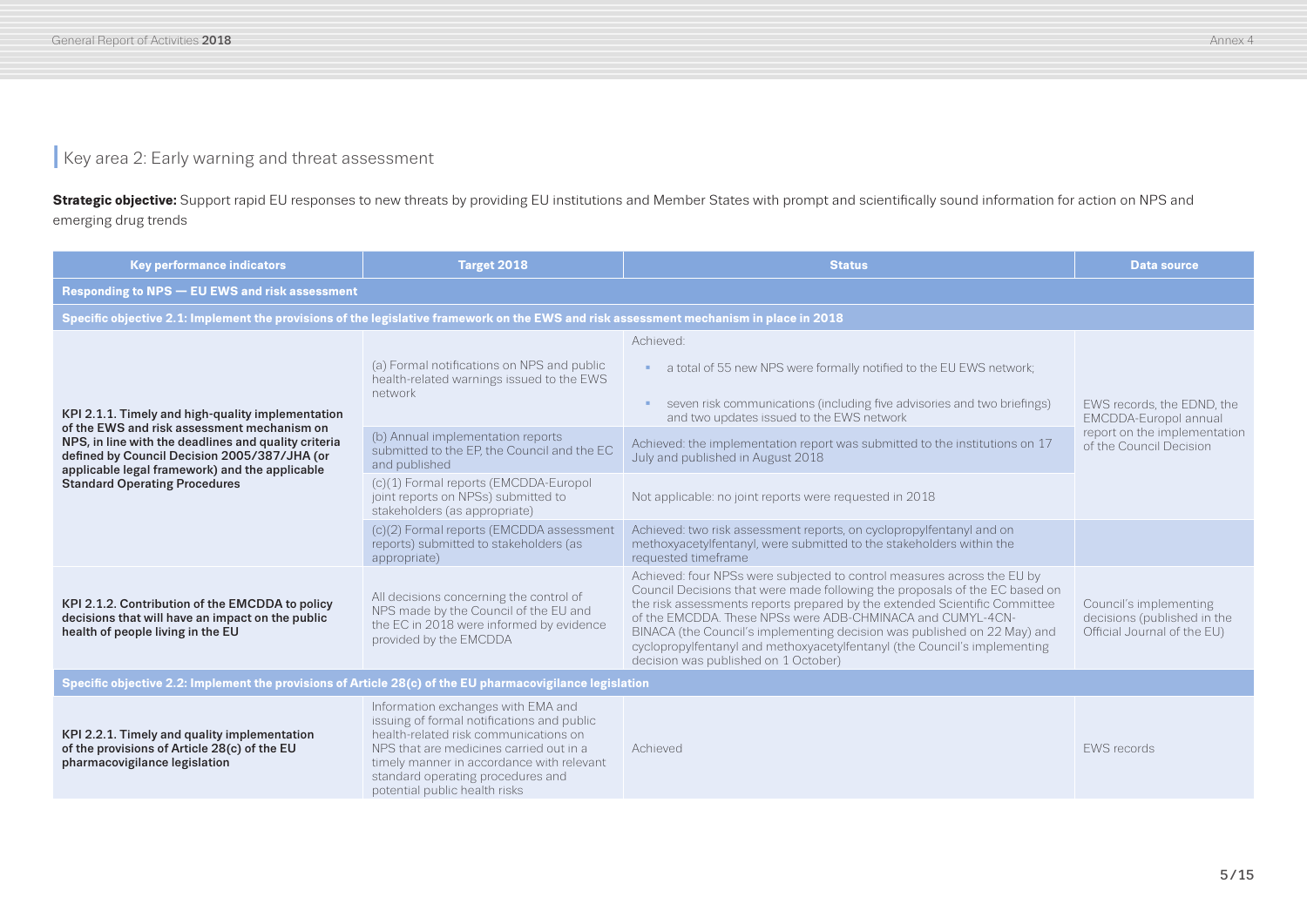| <b>Key performance indicators</b>                                                                                                     | Target 2018                                                                                                                                                                                                                                        | <b>Status</b>                                                                                                                                                                                                                                                                                                              | <b>Data source</b>                                                  |  |  |
|---------------------------------------------------------------------------------------------------------------------------------------|----------------------------------------------------------------------------------------------------------------------------------------------------------------------------------------------------------------------------------------------------|----------------------------------------------------------------------------------------------------------------------------------------------------------------------------------------------------------------------------------------------------------------------------------------------------------------------------|---------------------------------------------------------------------|--|--|
| early warning systems (resource dependent)                                                                                            | Specific objective 2.3: Support the use of EU data and analysis on NPS in activities at the international level (in line with reporting obligations and existing MoUs) and support third countries in building national                            |                                                                                                                                                                                                                                                                                                                            |                                                                     |  |  |
| 2.3.1. Timely and quality contribution to the WHO<br>and UNODC expert meetings and forums                                             | (a) WHO Geneva: data for prioritisation on<br>NPSs for the WHO's Expert Committee on<br>Drug Dependence annual risk assessment<br>meeting (provided on request)                                                                                    | Achieved                                                                                                                                                                                                                                                                                                                   | Correspondence with<br>partners, internal records                   |  |  |
|                                                                                                                                       | (b) UNODC Global Synthetics Monitoring:<br>Analyses, Reporting and Trends (SMART)<br>Programme:<br>list of newly notified NPS transmitted<br>twice a year (on request);<br>aggregated data on NPS seizures<br>transmitted once a year (on request) | Achieved                                                                                                                                                                                                                                                                                                                   | Correspondence with<br>partners, internal records                   |  |  |
| <b>Emerging trends and threats</b>                                                                                                    |                                                                                                                                                                                                                                                    |                                                                                                                                                                                                                                                                                                                            |                                                                     |  |  |
| Specific objective 2.4: Timely identification of emerging threats through the use of rapid information assessment methods and systems |                                                                                                                                                                                                                                                    |                                                                                                                                                                                                                                                                                                                            |                                                                     |  |  |
| KPI 2.4.1. Timely identification and reporting of<br>emerging trends and threats                                                      | Rapid assessment and communication of<br>new threats (when triggered)                                                                                                                                                                              | Achieved:<br>EMCDDA Trendspotter results published as a rapid communication:<br>Recent changes in Europe's cocaine market (media coverage in The New<br>York Times, The Guardian, Tagesschau, DW, Le Soir, France 24, etc.);<br>all national Trendspotter studies were published by the three participating<br><b>NFPs</b> | Internal records,<br>correspondence with<br>partners, as applicable |  |  |
|                                                                                                                                       | Specific objective 2.5: Develop and further systematise new methods and tools for timely and sensitive identification and reporting of new threats                                                                                                 |                                                                                                                                                                                                                                                                                                                            |                                                                     |  |  |
| KPI 2.5.1. Availability of new methods and tools for<br>rapid monitoring                                                              | Internet monitoring tools in place and<br>systems for monitoring and analysis of<br>open source information developed                                                                                                                              | Achieved                                                                                                                                                                                                                                                                                                                   | Internal records                                                    |  |  |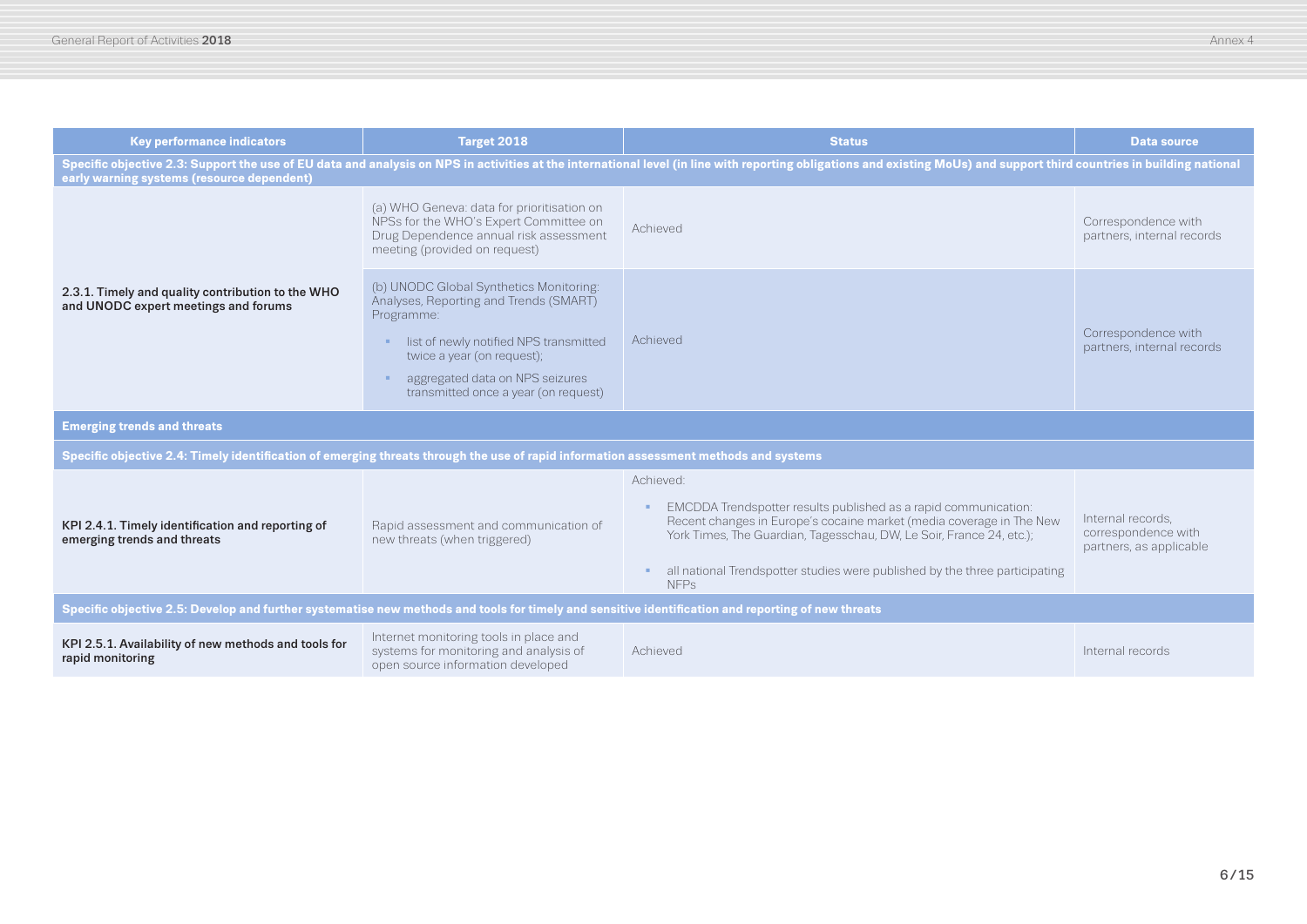## **I** Key area 3: Situation, responses and trend analysis

#### **Strategic objective:** Provide a holistic picture of the drugs phenomenon through an integrated and coherent core monitoring system

| <b>Key performance indicators</b>                                                                                                                                                                           | Target 2018                                                                                                                                                                                                                                                                                                                                                                            | <b>Status</b>                                                                                                                                                                                    | <b>Data source</b>                                                                           |
|-------------------------------------------------------------------------------------------------------------------------------------------------------------------------------------------------------------|----------------------------------------------------------------------------------------------------------------------------------------------------------------------------------------------------------------------------------------------------------------------------------------------------------------------------------------------------------------------------------------|--------------------------------------------------------------------------------------------------------------------------------------------------------------------------------------------------|----------------------------------------------------------------------------------------------|
|                                                                                                                                                                                                             |                                                                                                                                                                                                                                                                                                                                                                                        | Specific objective 3.1: Perform state-of-the-art monitoring necessary for the European-level assessment of the drugs situation (core trends and developments in use, consequences and responses) |                                                                                              |
| KPI 3.1.1. Relevance and consistency of<br>reporting tools and instruments                                                                                                                                  | 2018 triennial review of all reporting tools<br>carried out to ensure their relevance and<br>consistency, and the EMCDDA reporting<br>countries provided with feedback to<br>support further implementation at the<br>national level                                                                                                                                                   | Achieved                                                                                                                                                                                         | Internal records, report<br>presented at the<br>Management Board meeting<br>in December 2018 |
| KPI 3.1.2. Level of progress in the<br>implementation of supply indicators                                                                                                                                  | Implementation as planned (in line with<br>the Council conclusions on improving<br>the monitoring of drug supply in the EU,<br>adopted in 2013) for the indicators on drug<br>seizures, drug-law offences, drug prices,<br>drug purity and content, drug availability in<br>population surveys, market size estimates<br>and drug production facilities (data<br>collected by Europol) | Achieved                                                                                                                                                                                         | Internal records; Fonte;<br>relevant meeting documents                                       |
| Specific objective 3.2: Develop new tools and processes for drug demand and supply — situation and responses/interventions to ensure that monitoring capacity remains fit for purpose (developmental areas) |                                                                                                                                                                                                                                                                                                                                                                                        |                                                                                                                                                                                                  |                                                                                              |
| KPI 3.2.1. Availability of new methods<br>and tools to monitor drug areas in which<br>information is currently insufficient (e.g.<br>health-related responses to NPS, the<br>internet)                      | Information gaps addressed                                                                                                                                                                                                                                                                                                                                                             | Achieved: the EMCDDA continued work on complementary data sources, including<br>Euro-den, Wastewater/SCORE, Syringe residues/ESCAPE, Drug Checking/Tedi, Drug<br><b>Consumption Rooms/INDCR</b>  | Internal records                                                                             |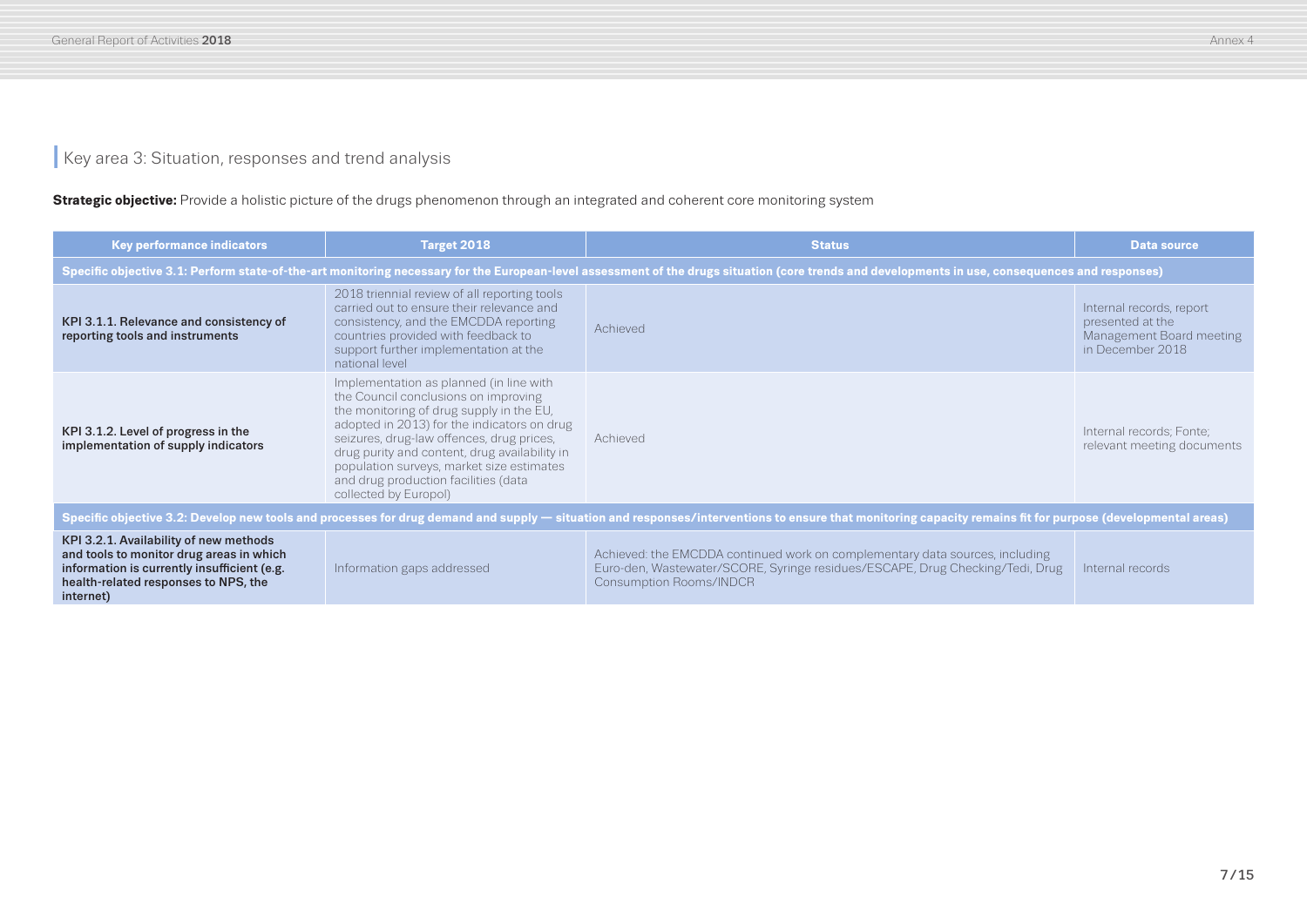#### **I** Cross-cutting area A: Information collection and management

Strategic objective: Maintain the EMCDDA data-collection and reporting system and ensure its validity, consistency, reliability and timeliness, including through the efficient management of, and providing support to, the Reitox network of NFPs

| <b>Key performance indicators</b>                                                                                  | Target 2018                                                                                                                          | <b>Status</b>   | Data source                                                                  |
|--------------------------------------------------------------------------------------------------------------------|--------------------------------------------------------------------------------------------------------------------------------------|-----------------|------------------------------------------------------------------------------|
| The annual information-collection exercise                                                                         |                                                                                                                                      |                 |                                                                              |
| Specific objective A.1: Maintain and develop the computing tools to support the collection of data and information |                                                                                                                                      |                 |                                                                              |
| KPI A.1.1. Efficiency of the data flow<br>processes                                                                | (a) Collection of data provided by the<br>NFPs into Fonte completed using current<br>templates                                       | Achieved        | NFPs' reporting, internal<br>records                                         |
|                                                                                                                    | (b) Transfer of data from Fonte to the data<br>warehouse completed                                                                   | <b>Achieved</b> | Internal records, data<br>warehouse                                          |
|                                                                                                                    | (c) Extraction of data to populate the<br>Statistical Bulletin on the EMCDDA web<br>page completed                                   | Achieved        | Internal records, EMCDDA<br><b>Statistical Bulletin</b>                      |
| Specific objective A.2: Maintain and develop the collection of data and information                                |                                                                                                                                      |                 |                                                                              |
| KPI A.2.1. Effective revision of the data-<br>collection instruments                                               | (a) Consultations between the EMCDDA<br>and NFPs on the revision of the data-<br>collection instruments concluded                    | Achieved        | Internal records, minutes of<br>meetings, correspondence<br>with Reitox NFPs |
|                                                                                                                    | (b) Agreed changes implemented within the<br>Fonte templates by April 2017, and within<br>the Workbook templates by December<br>2018 | Achieved        | Internal records                                                             |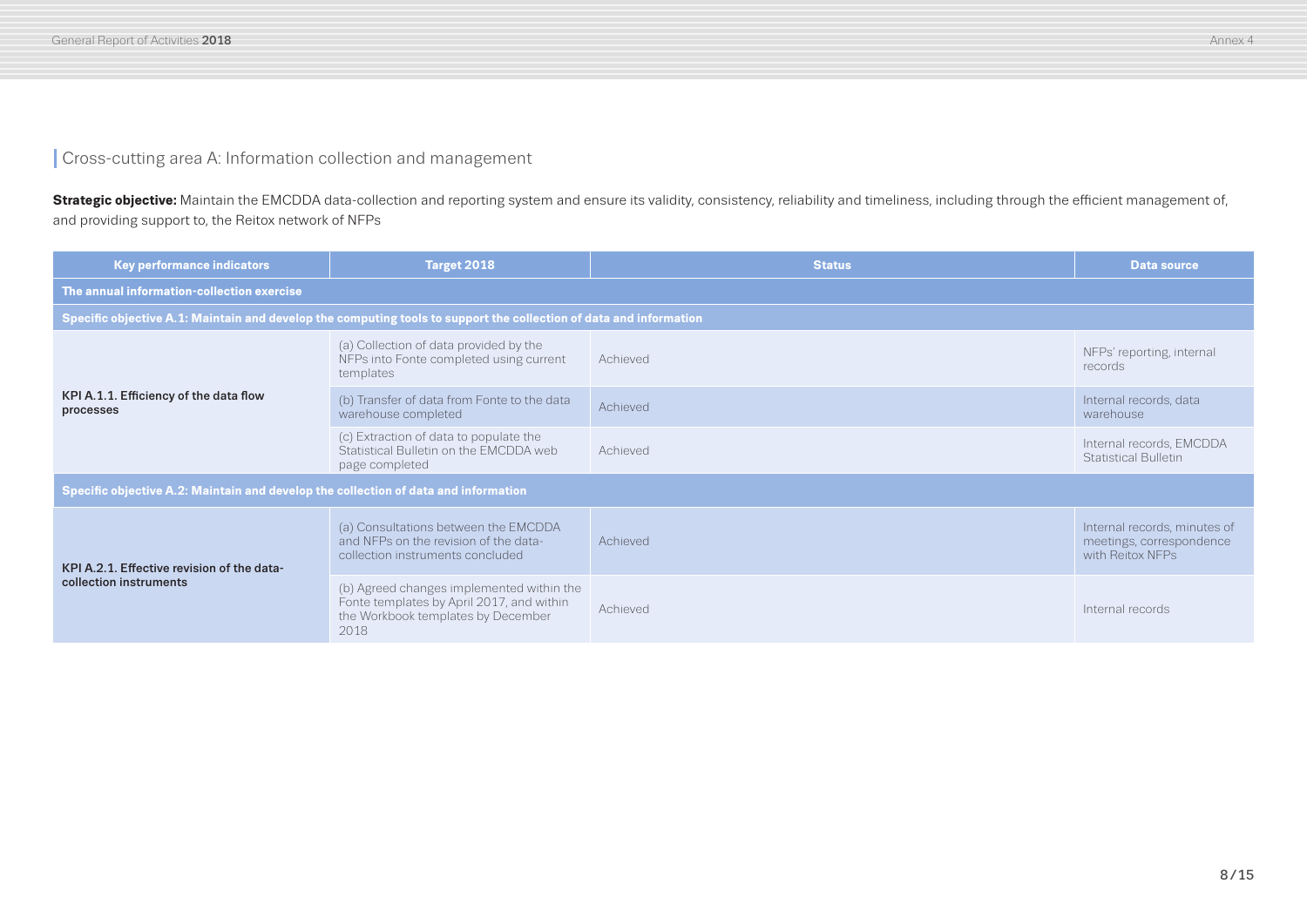| <b>Key performance indicators</b>                                                                                       | Target 2018                                                                                                                                                                                                                                                                                                                                     | <b>Status</b>                                                                                                                                                                                                                                                                                                                  | <b>Data source</b>                                                  |  |
|-------------------------------------------------------------------------------------------------------------------------|-------------------------------------------------------------------------------------------------------------------------------------------------------------------------------------------------------------------------------------------------------------------------------------------------------------------------------------------------|--------------------------------------------------------------------------------------------------------------------------------------------------------------------------------------------------------------------------------------------------------------------------------------------------------------------------------|---------------------------------------------------------------------|--|
| Specific objective A.3: Further develop and operationalise the EDND as the core monitoring tool of the EWS              |                                                                                                                                                                                                                                                                                                                                                 |                                                                                                                                                                                                                                                                                                                                |                                                                     |  |
| KPI A.3.1. Functionality level of the EDND in<br>line with the phased implementation of the<br>project                  | a) Secure electronic submission and<br>validation of the data through the system<br>piloted, including:<br>event-based data<br>biannual national reports<br>Joint Report questionnaires                                                                                                                                                         | Partially achieved: the scope of the project has been reviewed in the light of the<br>available resources. To that end, priority has been given to the implementation of the<br>functionalities related to the event-based data                                                                                                | The EDND, internal records                                          |  |
|                                                                                                                         | (b) Access to core data through the<br>information system of the database given<br>to relevant stakeholders (in line with the<br>applicable policy for access levels)                                                                                                                                                                           | In progress, delayed: developmental work was ongoing in 2018, but the launch of<br>the EDND II for external users registered some delays and it has been rescheduled<br>for May 2019. This will be followed by training for the users, which is planned to take<br>place at the annual meeting of the EWS network in June 2019 | The EDND, internal records                                          |  |
| Management of the Reitox network of national focal points                                                               |                                                                                                                                                                                                                                                                                                                                                 |                                                                                                                                                                                                                                                                                                                                |                                                                     |  |
|                                                                                                                         |                                                                                                                                                                                                                                                                                                                                                 | Specific objective A.4: Support the NFPs in the implementation of the new reporting package and enhance knowledge exchange among the Reitox community and between Reitox and other partners                                                                                                                                    |                                                                     |  |
| KPI A.4.1. Timely follow-up on the<br>implementation of the national reporting<br>packages in the countries             | (a) Reminders to ensure the deliveries of<br>the national reporting packages sent to<br>the NFPs a month before the deadline (i.e.<br>31 August for the Standard Tables and 30<br>September for the Workbooks), and within<br>two weeks after these deadlines in the<br>event that the necessary deliverables have<br>not been provided by NFPs | Achieved                                                                                                                                                                                                                                                                                                                       | Correspondence with Reitox<br><b>NFPs</b>                           |  |
|                                                                                                                         | (b) Annotated summary of the NFPs'<br>deliveries prepared for internal use                                                                                                                                                                                                                                                                      | Achieved                                                                                                                                                                                                                                                                                                                       | Internal records                                                    |  |
| KPI A.4.2. Good quality organisation of the<br><b>HFP</b> meetings                                                      | Biannual meetings of the HFPs organised in<br>line with the established quality standards<br>(i.e. all meeting documents made available<br>to the NFPs two weeks prior to the<br>meetings and conclusions disseminated<br>within four weeks after the closing of the<br>meetings)                                                               | Achieved                                                                                                                                                                                                                                                                                                                       | Reitox records, extranet,<br>correspondence with the<br><b>NFPs</b> |  |
| Specific objective A.5: Strengthen the operational and budgetary capacity of the NFPs to implement the grant agreements |                                                                                                                                                                                                                                                                                                                                                 |                                                                                                                                                                                                                                                                                                                                |                                                                     |  |
| KPI A.5.1. Execution rate (commitments) of<br>the grant agreements budget                                               | 95 % of the available funding is committed<br>for NFP grants                                                                                                                                                                                                                                                                                    | Achieved                                                                                                                                                                                                                                                                                                                       | Reitox records                                                      |  |
| KPI A.5.2. Timeliness of processing of the<br>payment requests                                                          | 85 % of the balance payment requests,<br>submitted complete and on time, are<br>successfully checked and paid by 30 June<br>of year $N+1$                                                                                                                                                                                                       | Achieved: 100 % of all payment requests received within the deadline were paid<br>before 30 June 2018                                                                                                                                                                                                                          | Reitox records                                                      |  |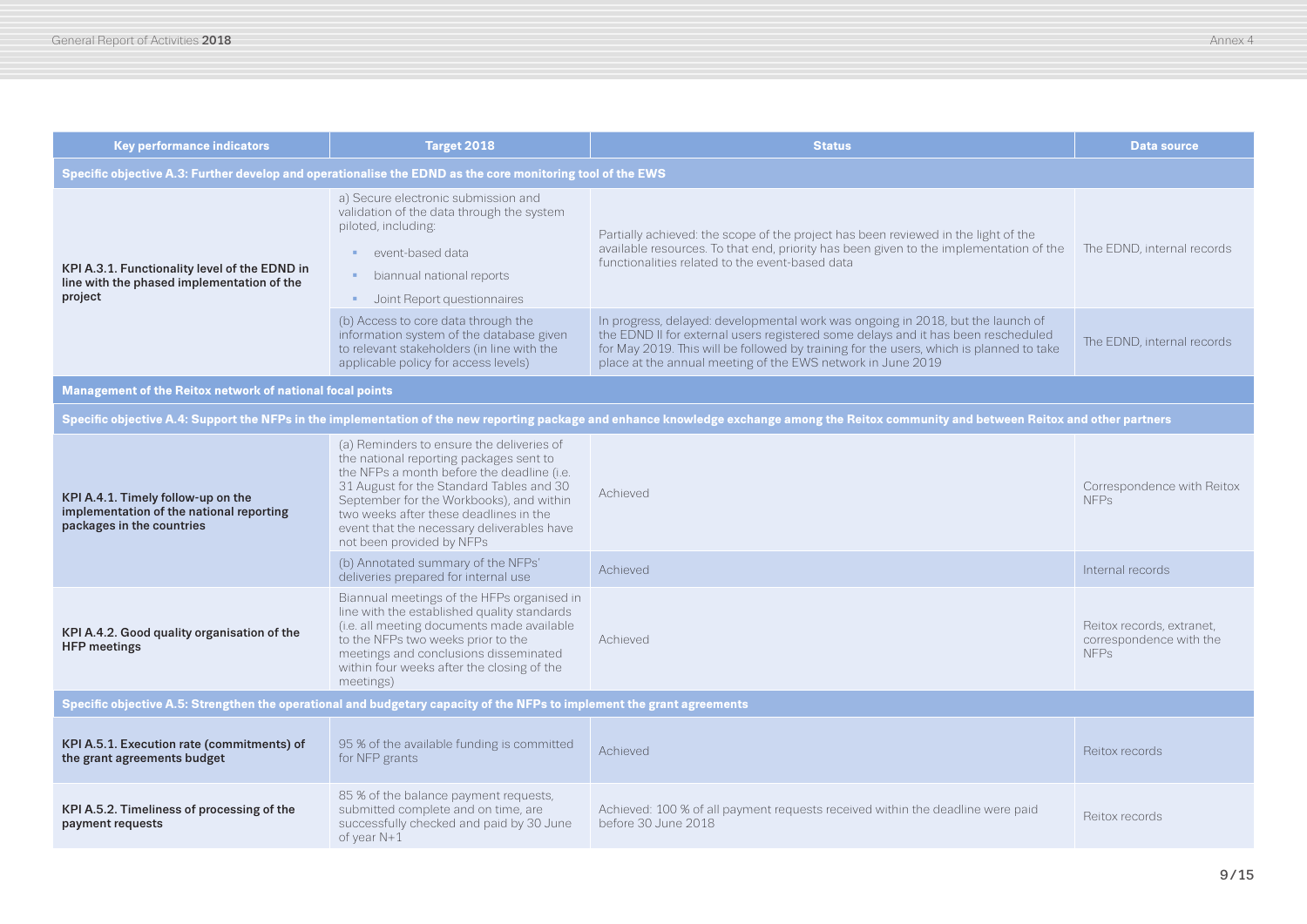## **I** Cross-cutting area B: Quality assurance

**Strategic objective:** Ensure that the EMCDDA's tools, processes and outputs remain of a high quality and fit for purpose through a process of continuous improvement and the evaluation of efforts.

| <b>Key performance indicators</b>                                                                                           | Target 2018                                                                                                                                                                                                                                                                                                                                                                                                                                       | <b>Status</b>                                                                                                                                                                       | <b>Data source</b>                                                                           |
|-----------------------------------------------------------------------------------------------------------------------------|---------------------------------------------------------------------------------------------------------------------------------------------------------------------------------------------------------------------------------------------------------------------------------------------------------------------------------------------------------------------------------------------------------------------------------------------------|-------------------------------------------------------------------------------------------------------------------------------------------------------------------------------------|----------------------------------------------------------------------------------------------|
| Specific objective B.1: Implement quality assurance mechanisms for the EMCDDA's core processes and outputs                  |                                                                                                                                                                                                                                                                                                                                                                                                                                                   |                                                                                                                                                                                     |                                                                                              |
| KPI B.1.1. Implementation of quality<br>mechanisms to support the scientific activities                                     | Quality standards and guidelines in place<br>for key scientific processes and outputs                                                                                                                                                                                                                                                                                                                                                             | Achieved                                                                                                                                                                            | Internal records                                                                             |
|                                                                                                                             |                                                                                                                                                                                                                                                                                                                                                                                                                                                   | Specific objective B.2: Coordinate, prepare and organise the meetings of the Scientific Committee, follow up on the conclusions and recommendations and provide support to its work |                                                                                              |
| KPI B.2.1. Responsiveness of the Scientific<br>Committee to the Director's and Management<br>Board's requests               | Minimum of 70 % of requests met, of the<br>total number of requests received by the<br>Scientific Committee members from the<br>Director and the Management Board                                                                                                                                                                                                                                                                                 | Achieved                                                                                                                                                                            | Internal monitoring tool,<br>correspondence with<br>the Scientific Committee<br>members      |
| KPI B.2.2. Effectiveness of the Director in<br>providing support to the Scientific Committee<br>in performing its tasks     | Meetings of the Scientific Committee<br>organised in line with the established<br>quality standards (i.e. 100 % of the<br>supporting documents uploaded on the<br>Scientific Committee extranet at least two<br>weeks before the meetings (except for<br>documents related to events occurring<br>within this timeframe) and draft minutes<br>of the meetings sent to the Chair within a<br>maximum of two weeks of the close of the<br>meetings) | Achieved                                                                                                                                                                            | Scientific Committee<br>extranet, correspondence<br>with the Scientific<br>Committee members |
| Specific objective B.3: Implement and review data/information quality-assurance mechanisms for input, processing and output |                                                                                                                                                                                                                                                                                                                                                                                                                                                   |                                                                                                                                                                                     |                                                                                              |
| KPI B.3.1. Provision of quality-assurance<br>feedback for the reporting system                                              | Quality feedback reports provided to Reitox<br>NFPs on their contributions under the<br>reporting system                                                                                                                                                                                                                                                                                                                                          | Achieved                                                                                                                                                                            | Reitox records, relevant<br>correspondence                                                   |
| KPI B.3.2. Level of progress in the<br>implementation of the quality-assurance<br>framework                                 | Measures to address recommendations<br>from the 2017 audit's follow-up action plan<br>implemented (as applicable)                                                                                                                                                                                                                                                                                                                                 | Achieved                                                                                                                                                                            | Follow-up action<br>plan, internal records,<br>correspondence with the IAS                   |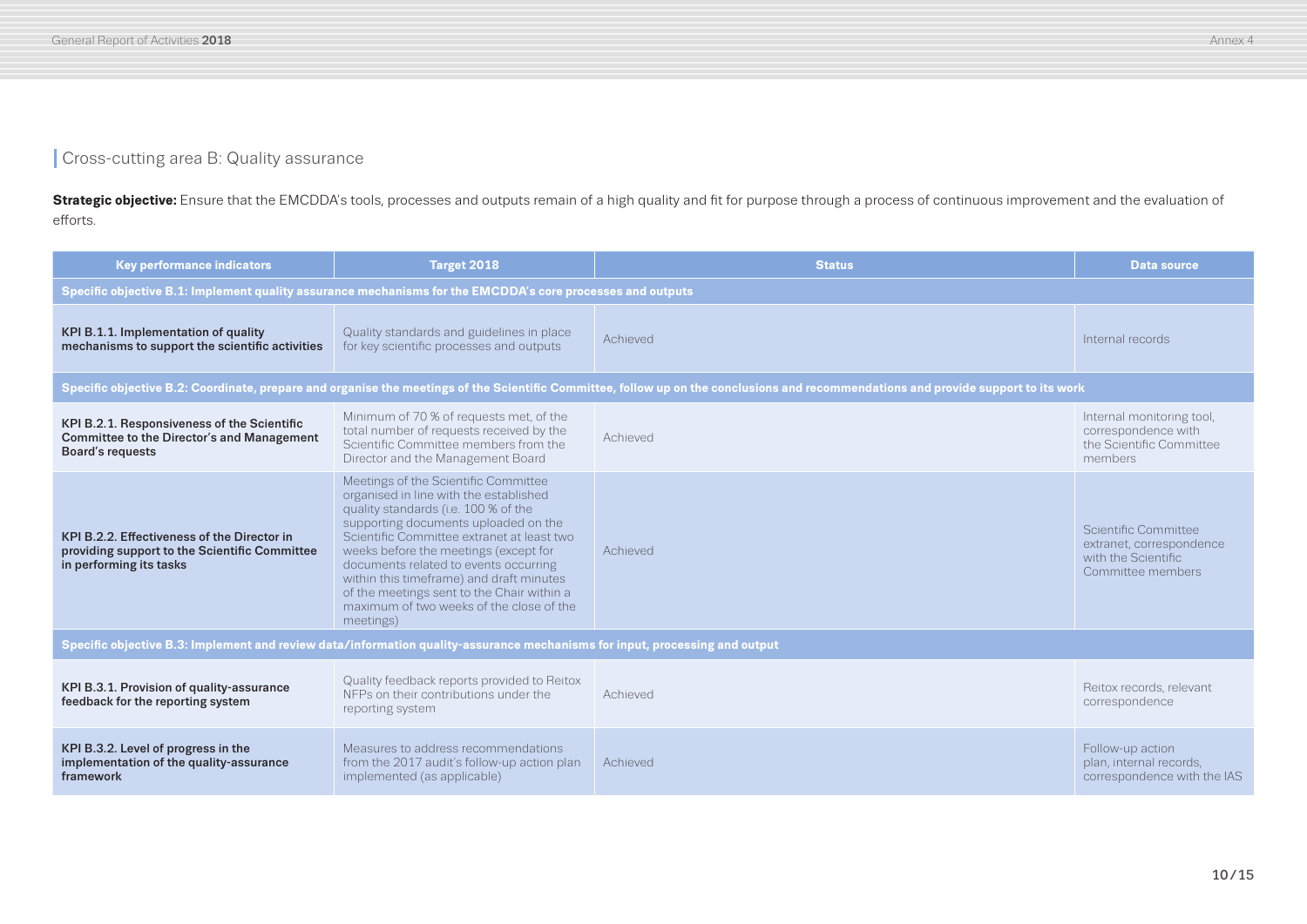## **I** Cross-cutting area C: Cooperation with partners

**Strategic objective:** : Enhance the EMCDDA's strategic understanding of the drugs phenomenon by maintaining and further developing our strong partnership with key players at the European and global levels, as well as by continuing our successful knowledge exchange with EU priority third countries and regional programmes. Ultimately, this will result in high-quality services (information and analysis) provided to EU and Member States' stakeholders.

| <b>Key performance indicators</b>                                                                       | <b>Target 2018</b>                                                                                                                                                                                          | <b>Status</b>                                                                                                                                                                                          | <b>Data source</b>                                   |  |  |
|---------------------------------------------------------------------------------------------------------|-------------------------------------------------------------------------------------------------------------------------------------------------------------------------------------------------------------|--------------------------------------------------------------------------------------------------------------------------------------------------------------------------------------------------------|------------------------------------------------------|--|--|
|                                                                                                         | Specific objective C.1: Maintain and strengthen information and knowledge exchange with partners at the European and global levels and support international monitoring and reporting systems and standards |                                                                                                                                                                                                        |                                                      |  |  |
| <b>KPI C.1. Efficient implementation of MoUs</b><br>and other working arrangements with key<br>partners | Priority interventions for joint annual work<br>implemented and objectives achieved                                                                                                                         | Achieved                                                                                                                                                                                               | Internal records,<br>correspondence with<br>partners |  |  |
| development of national drug observatories and core data-collection processes                           |                                                                                                                                                                                                             | Specific objective C.2: Assist EU priority countries (candidate and potential candidate countries and ENP countries) in developing their drug-monitoring systems, especially for the establishment and |                                                      |  |  |
| KPI C.2. Efficient implementation of the IPA<br>6 project                                               | (a) Minimum of 80 % of the project's 2018<br>expected results achieved (in line with<br>commitments expressed by the partner<br>countries)                                                                  | Achieved                                                                                                                                                                                               | IPA 6 project records, internal<br>reporting         |  |  |
|                                                                                                         | (b) Minimum of 85 % of the 2018 budget<br>committed                                                                                                                                                         | Achieved: 92.41 % of the overall budget was committed                                                                                                                                                  |                                                      |  |  |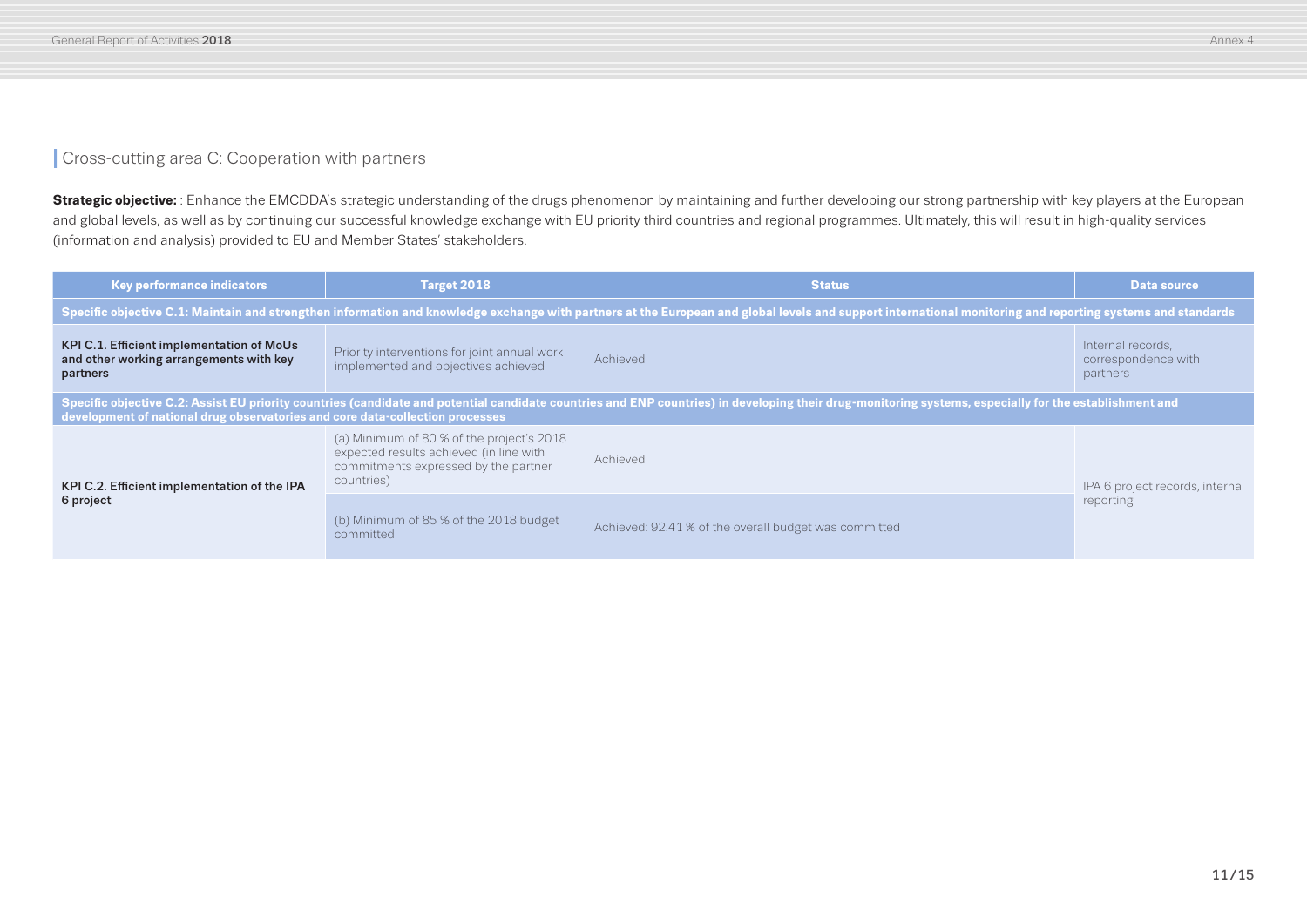### **I** Corporate area: Governance

Strategic objective: Function as a modern, efficient and forward-looking EU administration, which is committed to providing high-quality services to its stakeholders and to the EU citizens in general; in achieving this, the agency will be guided by good governance, steered by sound management and leadership and operated by a highly motivated and well-performing workforce.

| <b>Key performance indicators</b>                                                                                                                    | Target 2018                                                                                                                                                                                                                                                                                                                                                                                                             | <b>Status</b>                                                                                                                                                                                                                                                               | <b>Data source</b>                                                                   |  |  |
|------------------------------------------------------------------------------------------------------------------------------------------------------|-------------------------------------------------------------------------------------------------------------------------------------------------------------------------------------------------------------------------------------------------------------------------------------------------------------------------------------------------------------------------------------------------------------------------|-----------------------------------------------------------------------------------------------------------------------------------------------------------------------------------------------------------------------------------------------------------------------------|--------------------------------------------------------------------------------------|--|--|
|                                                                                                                                                      | Specific objective GOV.1: Support the EMCDDA's Management Board in fulfilling its governance role                                                                                                                                                                                                                                                                                                                       |                                                                                                                                                                                                                                                                             |                                                                                      |  |  |
| KPI GOV.1. Effectiveness of the Director in<br>providing support to the Management Board<br>for performing its tasks                                 | Management Board meetings organised in<br>line with the established quality standards<br>(i.e. 100 % of the supporting documents<br>uploaded on the Management Board<br>extranet at least two weeks before the<br>meetings (except for documents related<br>to events occurring within this timeframe)<br>and draft minutes sent to the Chair within<br>a maximum of 20 working days from the<br>close of the meetings) | Achieved                                                                                                                                                                                                                                                                    | Management Board extranet,<br>correspondence with<br>the Management Board<br>members |  |  |
| Specific objective GOV.2: Implement efficient management and leadership of the EMCDDA                                                                |                                                                                                                                                                                                                                                                                                                                                                                                                         |                                                                                                                                                                                                                                                                             |                                                                                      |  |  |
|                                                                                                                                                      | 100 % of the expected outputs/results<br>listed as L1 priority achieved                                                                                                                                                                                                                                                                                                                                                 | Partially achieved: 95 % (37 out of the 39 applicable L1 results) achieved                                                                                                                                                                                                  | Internal monitoring system<br>(Mid-year monitoring reports,<br>etc.)                 |  |  |
| KPI GOV.2.1. Degree of implementation of<br>the 2018 work programme and of the 2016-<br>18 strategy and work programme                               | 80 % of the expected outputs/results listed<br>as L2 priority achieved                                                                                                                                                                                                                                                                                                                                                  | Achieved: 88 % (98 out of the 112 applicable L2 results) achieved                                                                                                                                                                                                           |                                                                                      |  |  |
|                                                                                                                                                      | 50 % of the expected outputs/results listed<br>as L3 priority achieved                                                                                                                                                                                                                                                                                                                                                  | Achieved: 68 % (23 out of the 34 applicable L3 results)                                                                                                                                                                                                                     |                                                                                      |  |  |
| KPI GOV.2.2. Degree of implementation of<br>internal audit recommendations                                                                           | 100 % of the internal audit<br>recommendations ('critical' and 'very<br>important') implemented within the<br>deadline set out in the follow-up action plan<br>endorsed by the Management Board                                                                                                                                                                                                                         | Achieved<br>To be noted that for few audit recommendations the deadline had to be extended.<br>due to justified reasons. The revised timeframe was presented to the EMCDDA<br>Management Board in December 2018, who raised no objections to the proposed<br>modifications. | Internal records.<br>correspondence with IAS                                         |  |  |
| KPI GOV.2.3. Internal communication<br>between the Director and staff as an<br>effective means to enhance transparency<br>and address staff concerns | (a) Three meetings held yearly between the<br>Director and the Staff Committee                                                                                                                                                                                                                                                                                                                                          | Achieved: four meetings held between the Director and the Staff Committee                                                                                                                                                                                                   |                                                                                      |  |  |
|                                                                                                                                                      | (b) Two general assemblies of staff<br>convoked by the Director to inform staff of<br>developments of general interest                                                                                                                                                                                                                                                                                                  | Achieved: four general assemblies were convoked during 2018                                                                                                                                                                                                                 | Internal records                                                                     |  |  |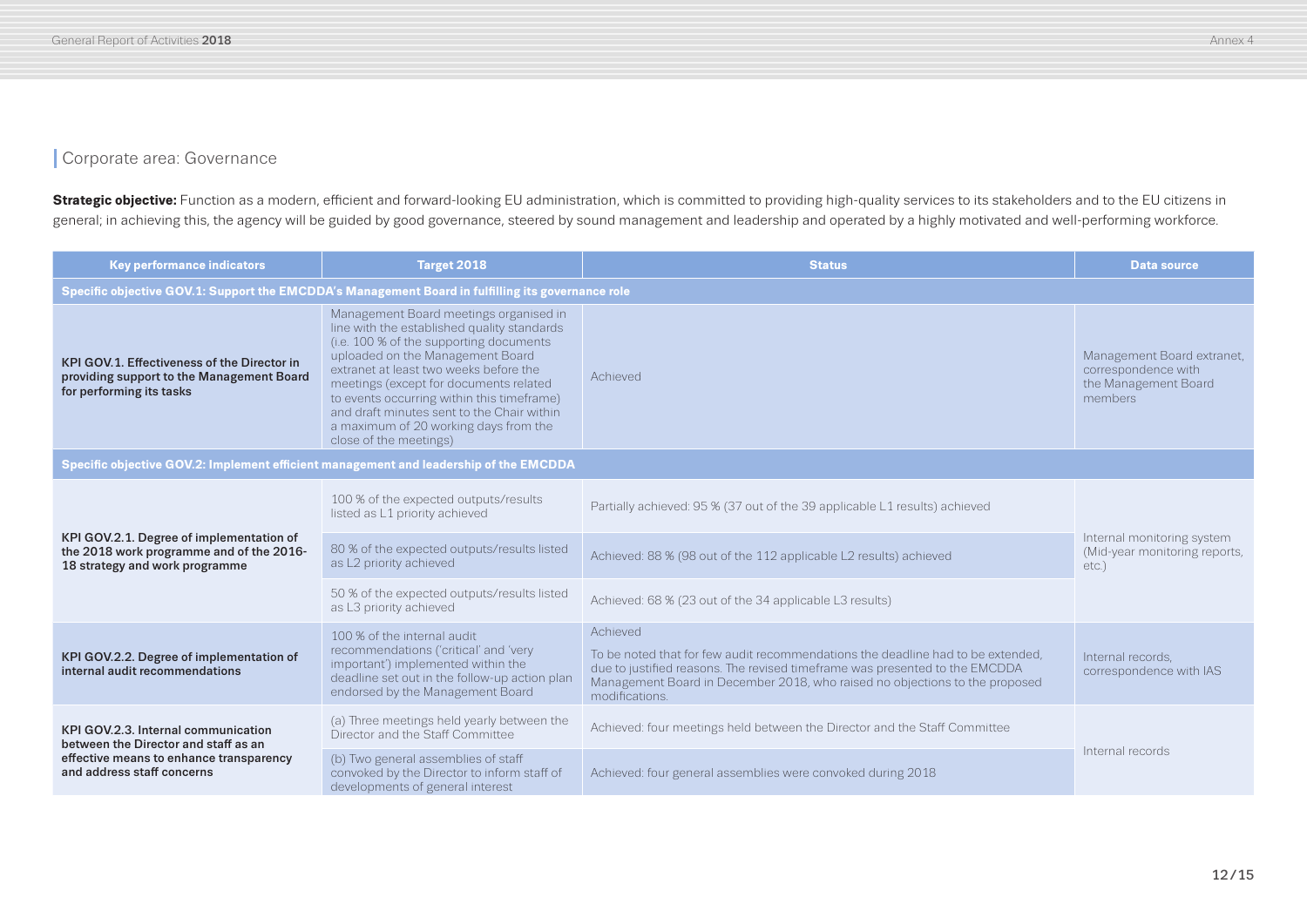| <b>Key performance indicators</b>                                                                                                                                                                                                                  | Target 2018                                                                                                                                                      | <b>Status</b> | <b>Data source</b>                                                                                               |  |  |
|----------------------------------------------------------------------------------------------------------------------------------------------------------------------------------------------------------------------------------------------------|------------------------------------------------------------------------------------------------------------------------------------------------------------------|---------------|------------------------------------------------------------------------------------------------------------------|--|--|
|                                                                                                                                                                                                                                                    | Specific objective GOV.3: Support sound organisational performance management through state-of-the-art corporate planning, performance measurement and reporting |               |                                                                                                                  |  |  |
| KPI GOV.3.1. Timely delivery of the<br>documents supporting the strategic<br>planning and programming cycle (Single<br><b>Programming Documents and General</b><br>Report of Activities) (as required by the<br>recast EMCDDA Founding Regulation) | All documents delivered within the deadline   Achieved                                                                                                           |               | Correspondence with<br>stakeholders, EMCDDA<br>Management Board extranet,<br>EMCDDA website, internal<br>records |  |  |
| KPI GOV.3.2. Degree of implementation of<br>the performance measurement system                                                                                                                                                                     | (a) Annual monitoring and evaluation (M&E)<br>plan developed and implemented                                                                                     | Achieved      |                                                                                                                  |  |  |
|                                                                                                                                                                                                                                                    | b) Project management programme<br>implemented in line with the approved<br>project plan                                                                         | Achieved      | Internal records                                                                                                 |  |  |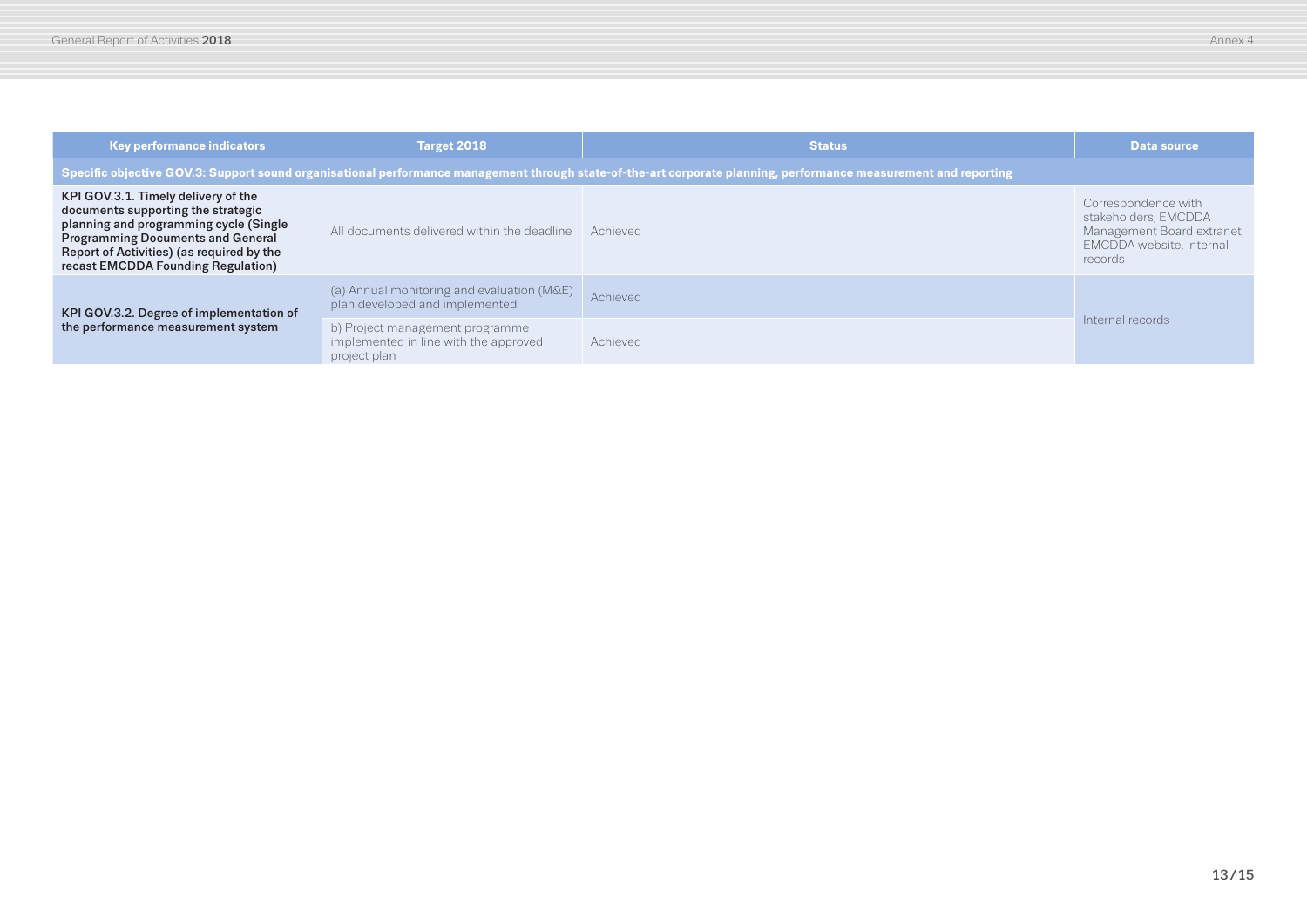## **Corporate area: Administration and ICT**

Strategic objective: Ensure sound allocation and management of financial and human resources and assets, and the management of ICT infrastructure and services, through further rationalising and automating relevant processes, enhancing efficiency and synergies, and developing the quality of services and support

| <b>Key performance indicators</b>                                                                      | Target 2018                                                                                                                                                                                                                             | <b>Status</b>                                                                      | <b>Data source</b>         |  |
|--------------------------------------------------------------------------------------------------------|-----------------------------------------------------------------------------------------------------------------------------------------------------------------------------------------------------------------------------------------|------------------------------------------------------------------------------------|----------------------------|--|
| Specific objective ADM.1: Maximise efficiency and effectiveness of human resources management          |                                                                                                                                                                                                                                         |                                                                                    |                            |  |
| KPI ADM.1.1. Occupation rate<br>(implementation of the establishment plan)                             | 94 % of the establishment plan posts<br>(officials, temporary agents) filled at the end<br>of the year (in line with resources)                                                                                                         | Achieved                                                                           | Human resources records    |  |
| KPI ADM.1.2. Staff turnover                                                                            | Maximum of 4 % of staff leaving the<br>EMCDDA during the year, of the total<br>number of staff (officials, temporary agents,<br>contract agents)                                                                                        | Achieved                                                                           | Human resources records    |  |
| KPI ADM.1.3. Average number of training<br>days per staff member                                       | Minimum of three days                                                                                                                                                                                                                   | Achieved                                                                           | Human resources records    |  |
| KPI ADM.1.4. Average time of recruitment<br>processes                                                  | Maximum of four months from the<br>expiry date of the vacancy notice to the<br>appointment decision                                                                                                                                     | Partially achieved (below target): the average recruitment process was five months | Human resources records    |  |
| Specific objective ADM.2: Ensure efficiency in financial and budget management and accounting          |                                                                                                                                                                                                                                         |                                                                                    |                            |  |
| KPI ADM.2.1. Budget execution rate -<br>commitment appropriations (without<br>assigned appropriations) | Minimum of 95 % of the total commitment<br>appropriations executed                                                                                                                                                                      | Achieved: 99.98 % of commitment appropriations executed                            | Internal records, the ABAC |  |
| KPI ADM.2.2. Cancellation rate of payment<br>appropriations                                            | Maximum of 5 % cancelled payment<br>appropriations (the basis for calculation<br>is the available payment appropriations<br>for the year and payment appropriations,<br>carried forward from Title 1 and Title 2 of<br>the 2017 budget) | Achieved: 0.16 % cancelled payment appropriations                                  | Internal records, the ABAC |  |